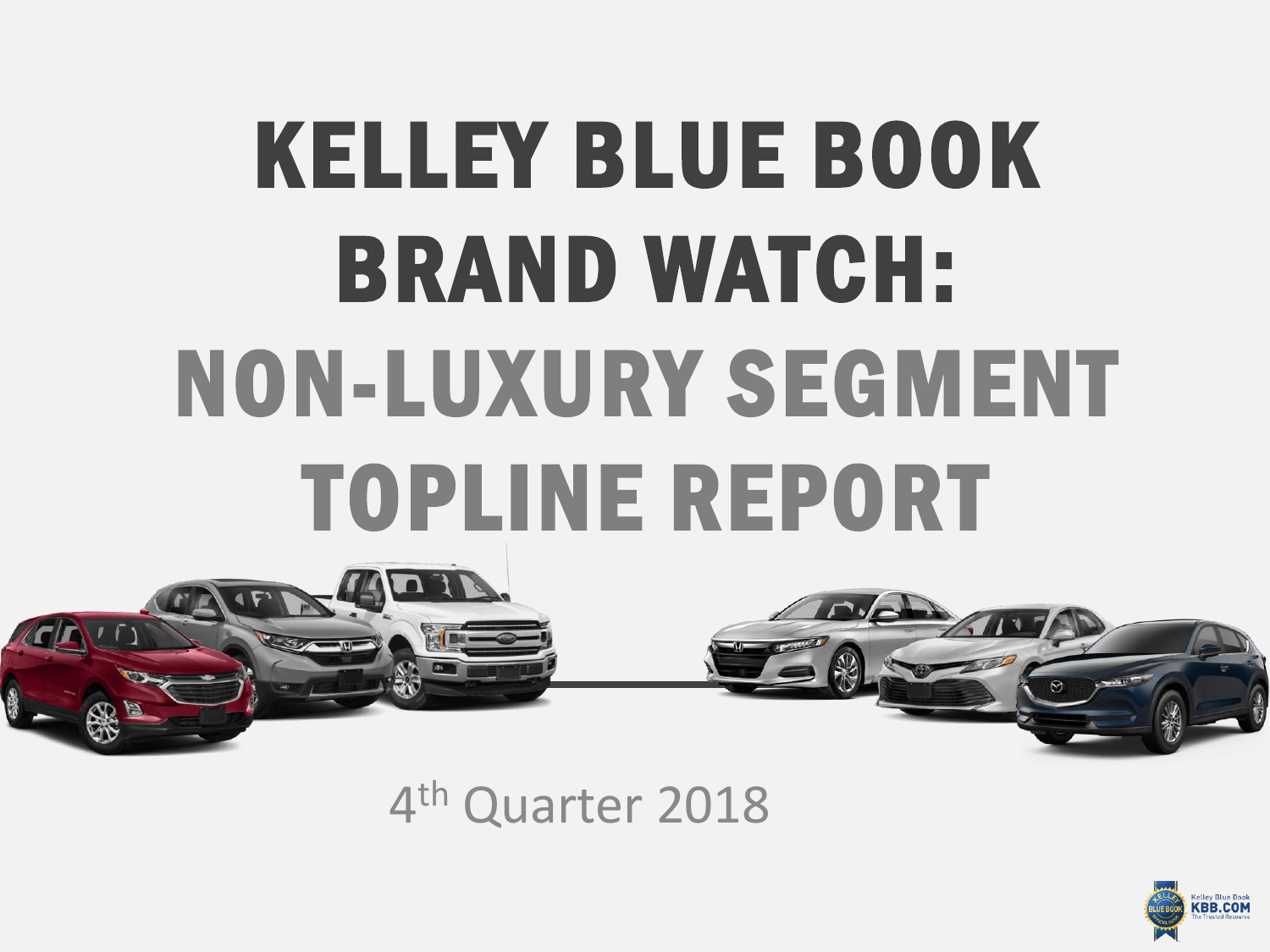## WHAT IS BRAND WATCHTM?

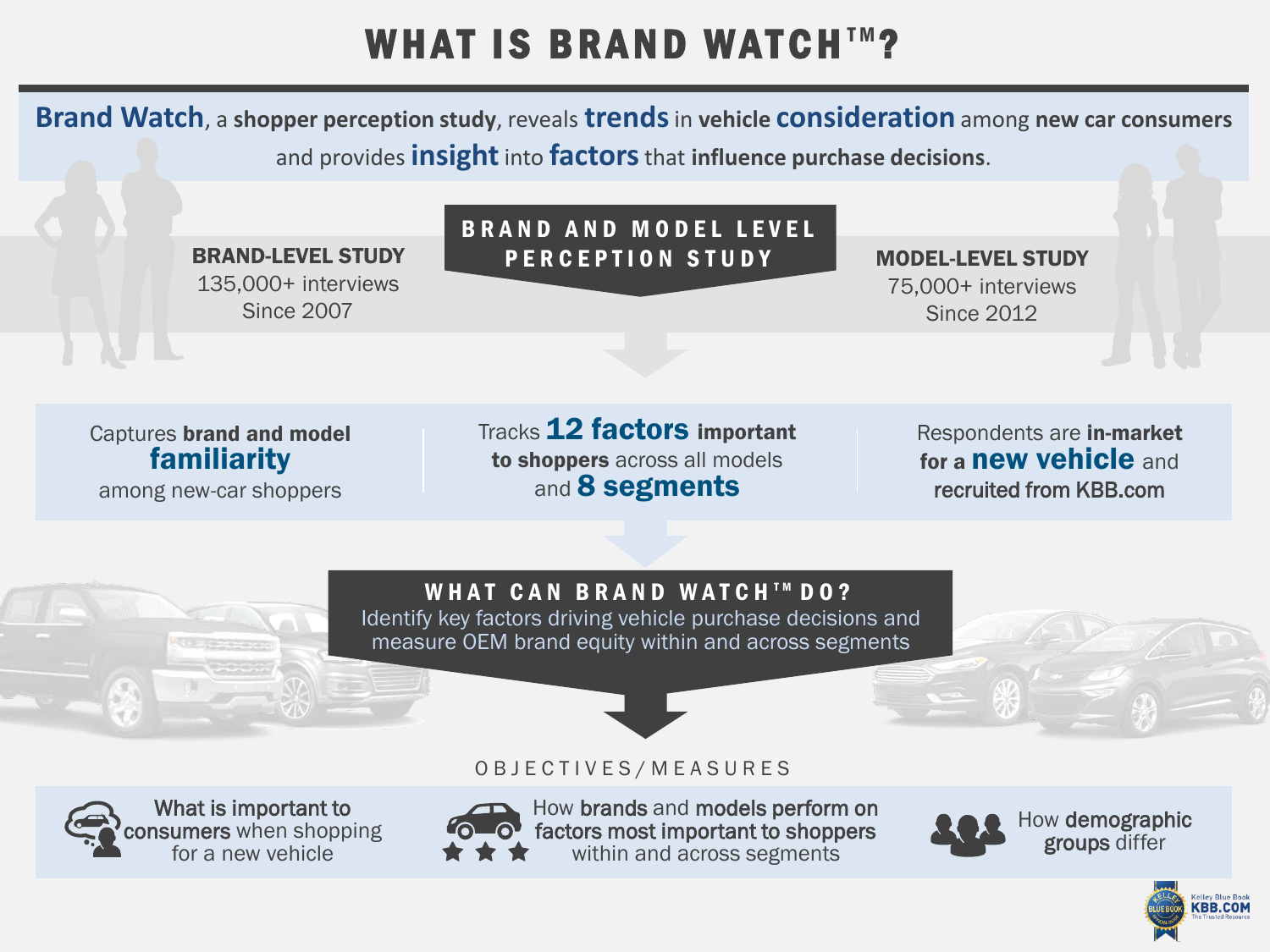## BRAND WATCH: NON-LUXURY CONSIDERATION

Toyota considerably widens its lead from Honda and is no.1 for the 3<sup>rd</sup> quarter in a row. Toyota has 5 vehicles in the top 15 list, the most of any OEMs. Consumers continue to love the SUVs, 6.5 million units sold in 2018. Honda CR-V has been the most considered SUV for the past 9 quarters, and there's no reason to believe that this trend will change any time soon. The top 2 selling vehicles are trucks, the F-150 and Silverado, together they command 10% of all new vehicles sold.



Source: KBB Brand Watch Survey, Q3-Q4-2018, (ties indicate identical values to the tenth of a point)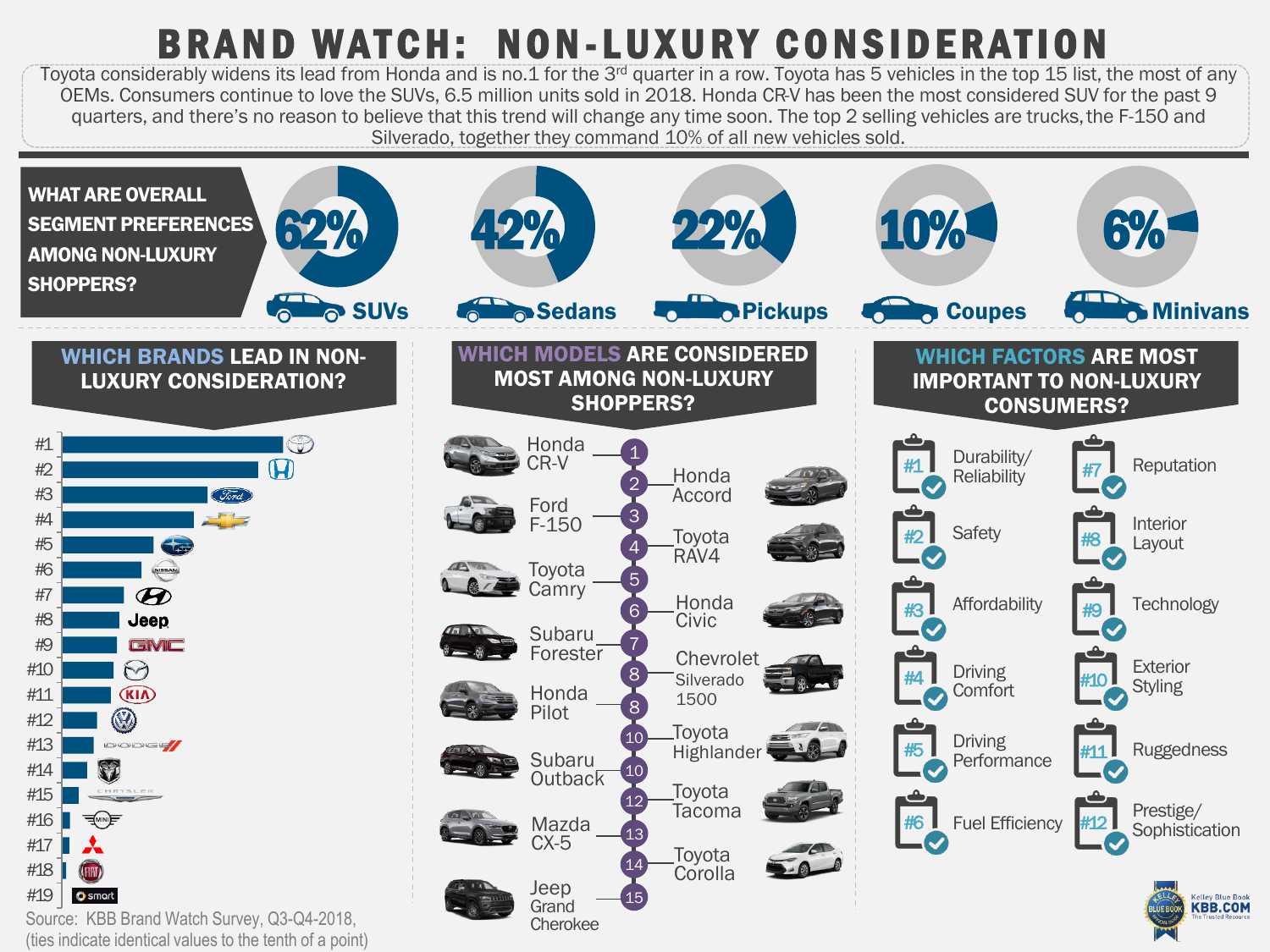## CLOSER LOOK: OVERALL NON-LUXURY SEGMENT CONSIDERATION

SUVs rule in sales and consideration. SUVs were 44% of 2018 new vehicle sales with the compact SUV segment the most popular. Sedans lost in consideration and sales. Still 4.4 million non-luxury cars, for nearly 30% market share, were sold in 2018, proving demand remains for cars. Trucks, thanks to fresh entries, gained in consideration and sales, making up almost 20% of sales in 2018.





Honda CR-V won the KBB.com Best Buy Award, marking its 4th win in the extremely competitive and popular compact SUV segment. Toyota RAV4 has trailed CR-V in consideration for 7 quarters but is first in total SUV sales at 427K units sold in 2018.



Honda Accord held off Camry for most considered sedan. It also won KBB.com 2019 Midsize Car Best Buy Award. Of the 10 most considered sedans, 8



are a Toyota or Honda. Camry was first in 2018 sales at 343K; Civic was a close second at 325K.



**1** Truck award. However, Ram 1500 is giving Ford some Ford F-150 remained the undisputed champion in sales and consideration. It won the KBB.com Best Buy Pickup competition, being named 2019 Motor Trend Truck of the Year, 2019 North American Truck of the Year and KBB.com Best Auto Tech award.

### Ford Mustang won KBB.com 2019 Best Resale Value Award. Coupes are dominated

by domestics, Honda Civic coupe, Mazda MX5,and Honda coupe all fell off the top 5 list in Q4.



Honda Odyssey won KBB.com 2019 Minivan Best Buy and 5-Year Cost to Own Award. Minivans were 2.3% of all vehicle sales in 2018 and appeal to a niche audience that looks for convenience, comfort and people-hauling capability.

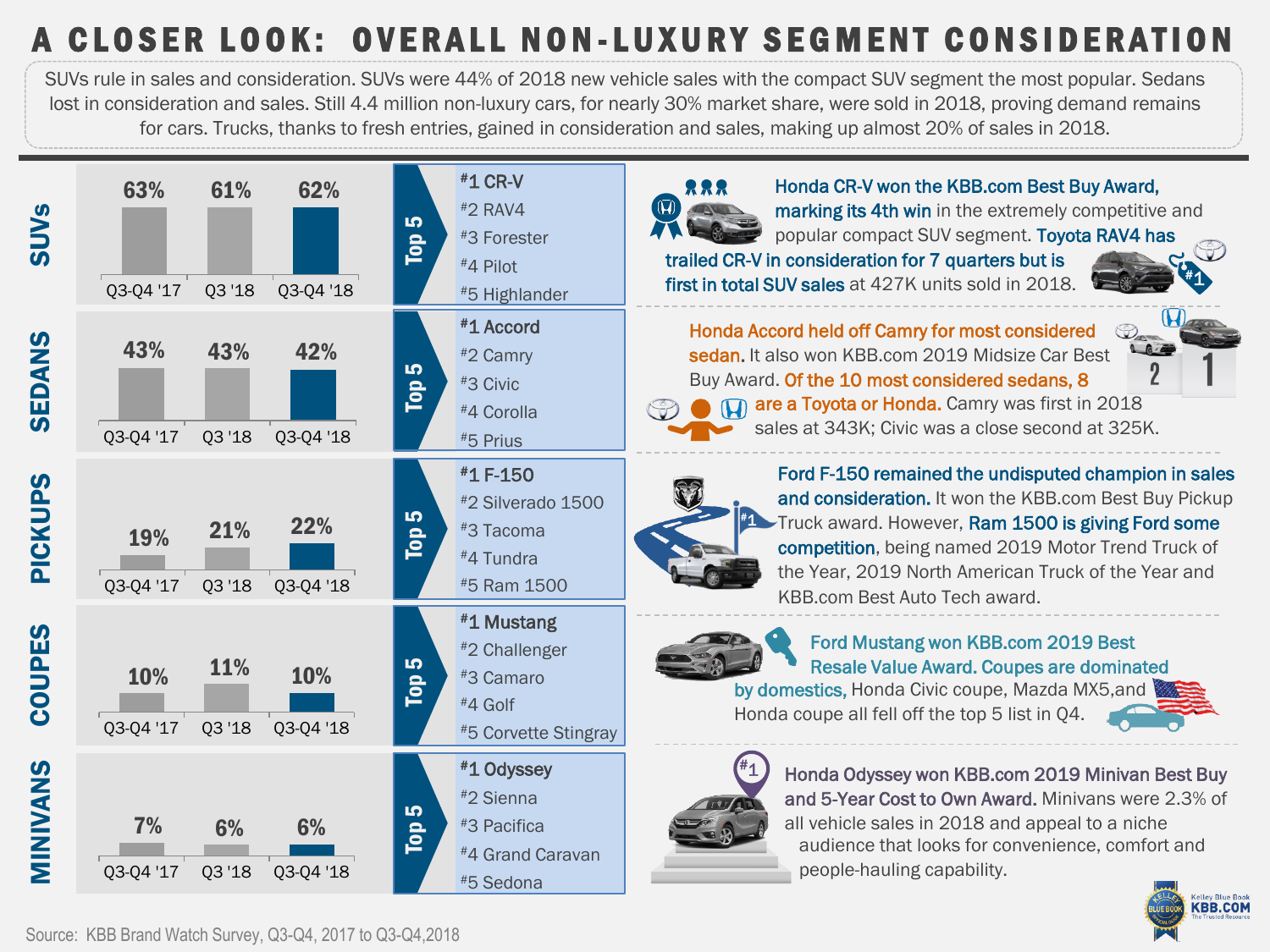## A CLOSER LOOK: OVERALL NON-LUXURY BRAND CONSIDERATION

Non-luxury brand consideration held steady for the past 2 quarters. The top brands consisted of the same 4 major OEMs (Toyota, Honda, Ford, and Chevrolet) since the inception of Brand Watch in 2007. Although Toyota is no.1 in consideration, Ford is no.1 in 2018 sales. Notably, Toyota was chosen as the 2019 Best Resale Brand by KBB.com.



Source: KBB Brand Watch Survey, Q3-Q4-2018

Q: Please select at most 5 vehicles that you are currently shopping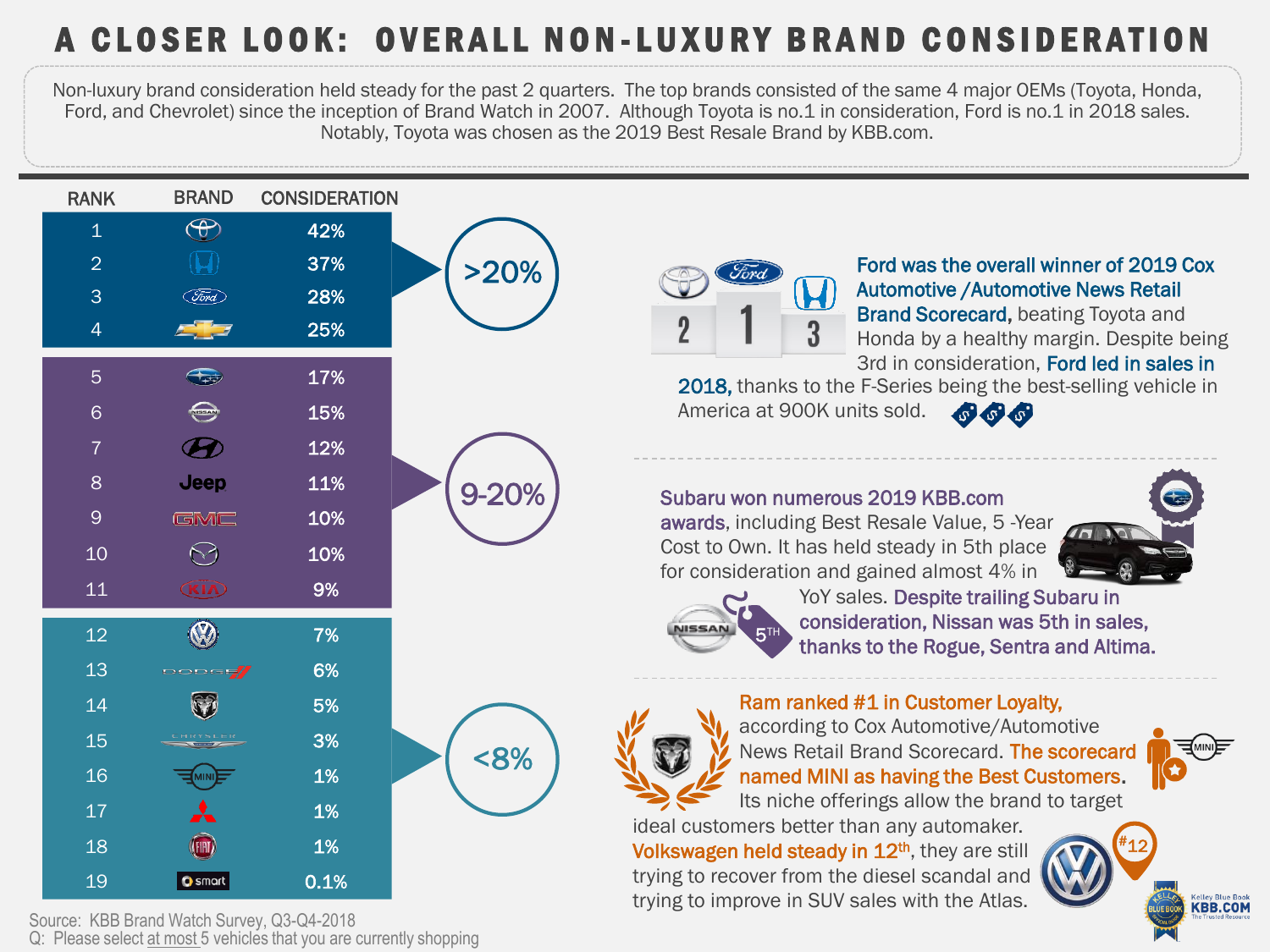## A CLOSER LOOK: TOP CONSIDERED NON-LUXURY MODELS OVERALL

Toyota had the most models in the top 15 for consideration. Tacoma and Tundra won a slew of 2019 KBB.com awards (5-Year Cost to Own, Best Resale Value). Toyota has a wide variety of models (SUVs, cars, trucks) represented on the list, a nod to the OEM's superior range of offerings. Ford hung on in 3rd place, thanks to the hot-selling F-150, but its SUVs dropped from the top rankings. That should reverse when Ford introduces completely new Explorer and Escape SUVs this year.





of December.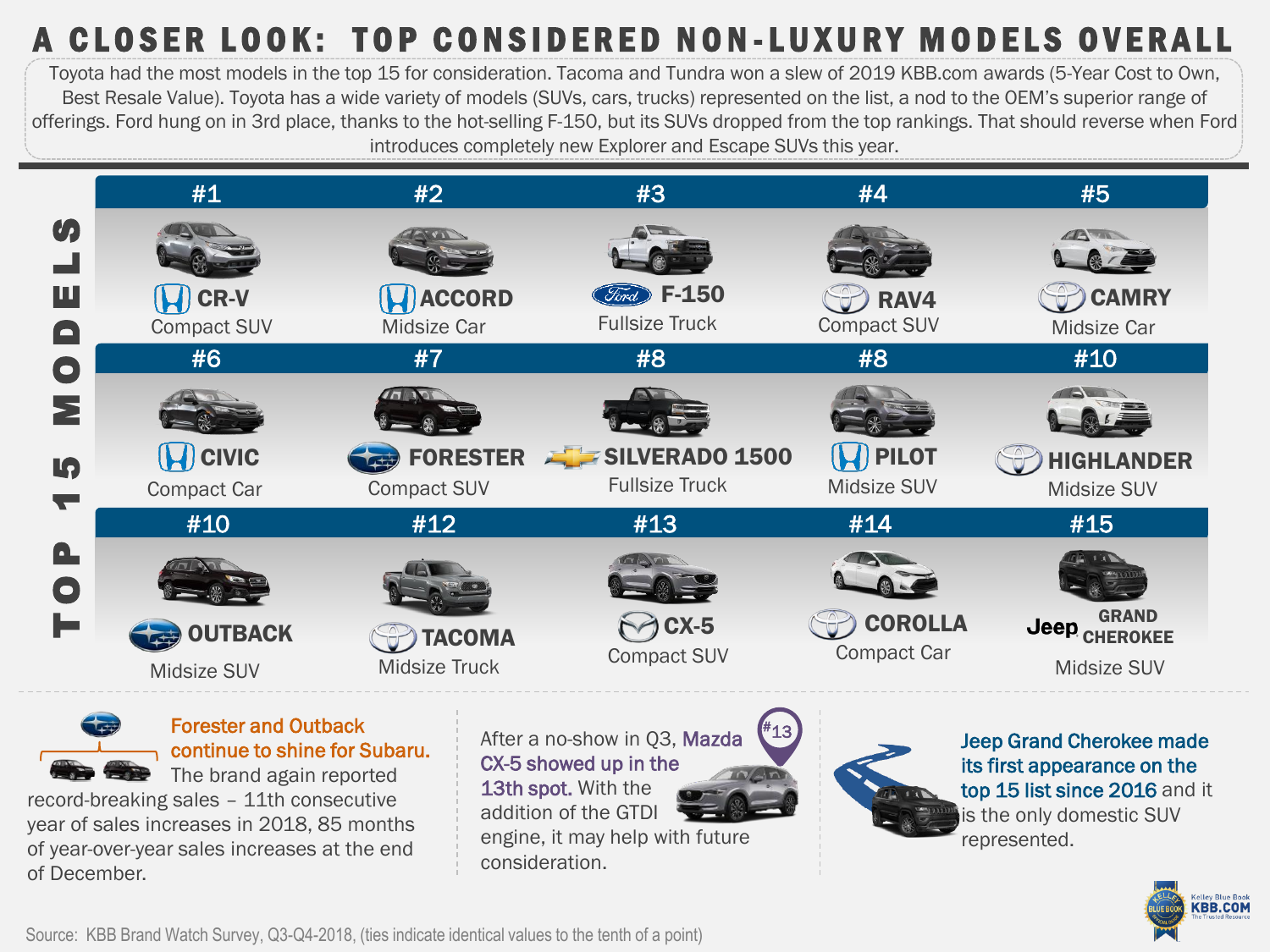## A CLOSER LOOK: FACTORS OF IMPORTANCE DRIVING NON - L U X U R Y V E H I C L E C O N S I D E R A T I O N

Honda is the undisputed leader when it comes to consumer perceptions, as evidenced by the accolades the brand has racked up throughout the year. The CR-V, Accord, Civic and Odyssey are tops in their segments. Honda won multiple 2019 KBB.com Best Buy, Best Resale Value, and 5-Year Cost to Own Awards. If Honda's dominance in 7 of 12 factor of importance is any indication, the brand stands a good chance to win a KBB.com Brand Image Award in April.

|            | <b>RANK</b>    | <b>FACTOR</b>               | <b>IMPORTANCE</b> | <b>TOP RANKED</b><br><b>BRAND</b> | #2         | #3         |
|------------|----------------|-----------------------------|-------------------|-----------------------------------|------------|------------|
|            | $\mathbf{1}$   | Durability/Reliability      | 84%               |                                   | Toyota     | Subaru     |
| IĄ         | $\overline{2}$ | <b>Safety</b>               | 72%               |                                   | Honda      | Toyota     |
| <b>POT</b> | 3              | Affordability               | 66%               |                                   | Honda      | Kia        |
|            | $\overline{4}$ | <b>Driving Comfort</b>      | 62%               |                                   | <b>GMC</b> | Chrysler   |
|            | $\overline{5}$ | <b>Driving Performance</b>  | 54%               |                                   | Subaru     | Ram        |
|            | 6              | <b>Fuel Efficiency</b>      | 48%               |                                   | Hyundai    | Toyota     |
|            | $\overline{7}$ | Reputation                  | 48%               |                                   | Toyota     | Subaru     |
|            | 8              | <b>Interior Layout</b>      | 38%               |                                   | Ram        | Mazda      |
|            | $\overline{9}$ | Technology                  | 36%               |                                   | Toyota     | Ram        |
|            | 10             | <b>Exterior Styling</b>     | 32%               |                                   | Ram        | <b>GMC</b> |
|            | 11             | <b>Ruggedness</b>           | 26%               | <b>Jeep</b>                       | Ram        | Subaru     |
|            | 12             | Prestige/<br>Sophistication | 11%               |                                   | Mazda      | Toyota     |



Subaru has been perceived by consumers as No.1 in Safety for the past 5 years. It's no accident because Subaru has committed to safety as a key part of its brand DNA.

Mazda ranked No. 1 in Driving Performance and Exterior Styling. Like Subaru with safety, Mazda has long emphasized fun-to drive dynamics





matched to its sporty styling. Hyundai defended the Affordability title 2 quarters in a row.

Ram ranked either 2nd or 3rd in several categories: Driving Performance, Interior Layout, Technology, Exterior Styling, and Ruggedness. Ram 1500 was named KBB.com 2019 Best Auto Tech Award for improvements in fuel economy and overall driving experience.





Source: KBB Brand Watch Survey, Q3-Q4-2018

Q: Please review the list below and rate how important are each of the factors to you in deciding on your next new car